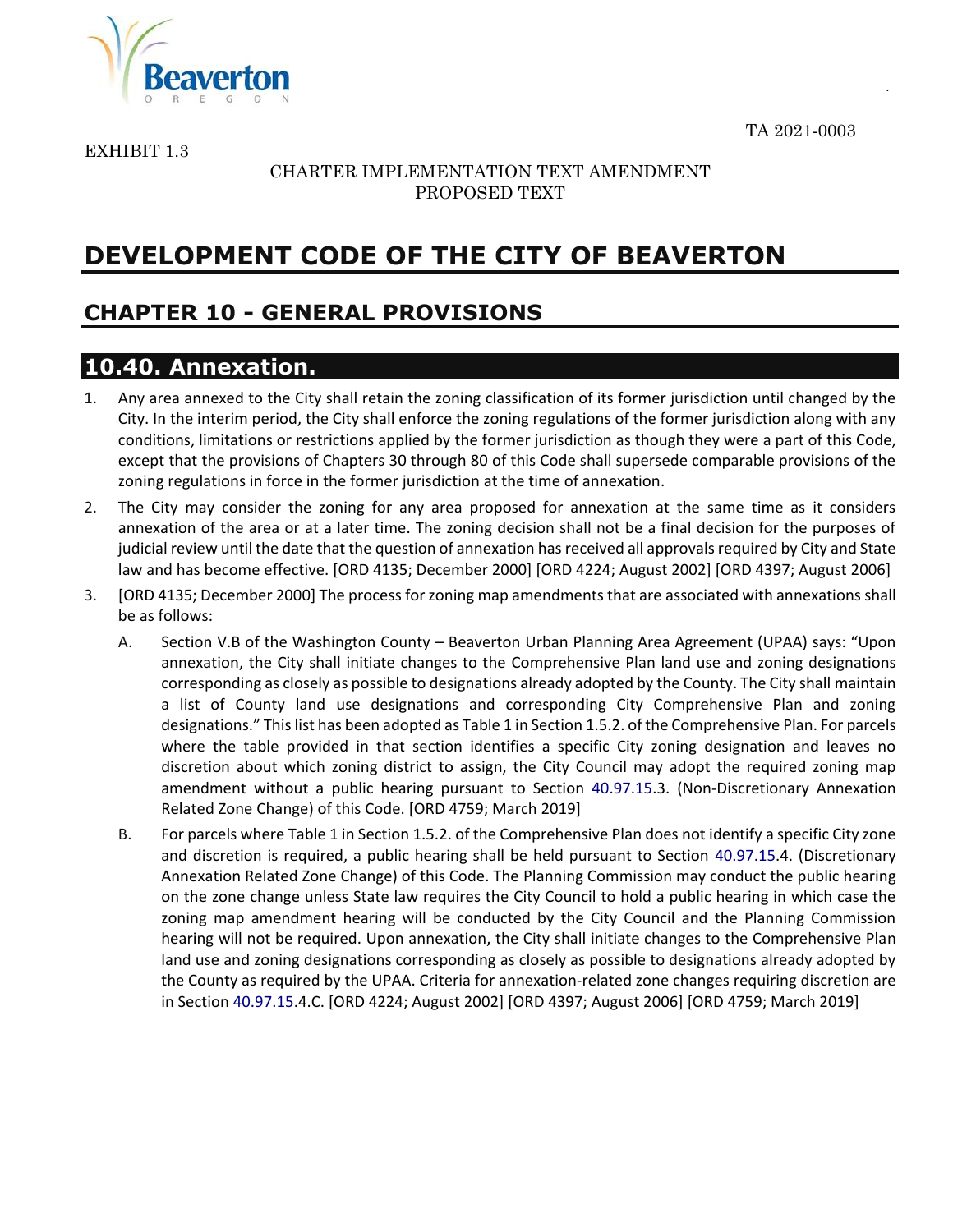

## **10.65. Conditions of Approvals. [ORD 4224; August 2002]**

**\* \* \* \* \* \* \***

3. Contract for Conditions. When the approval requires a contract, conditions may be set forth in a contract executed between the [City,](http://online.encodeplus.com/regs/beaverton-or/doc-view.aspx?pn=0&ajax=0&secid=930) acting by and through the [Mayor,](http://online.encodeplus.com/regs/beaverton-or/doc-view.aspx?pn=0&ajax=0&secid=1111) and the property [owner](http://online.encodeplus.com/regs/beaverton-or/doc-view.aspx?pn=0&ajax=0&secid=1153) and any contract purchasers, and approved as to form by the City Attorney. If a contract is required, no development permits in connection with approval shall be issued until the properly executed contract is recorded with the Department of Records and Elections of Washington County at the expense of the applicant. The condition, as set forth in the contract and recorded, shall constitute a covenant running with the land in favor of the City of Beaverton and, unless otherwise provided, shall be removed only with the express authorization of the City Council. In return for the granting of the application, the property owner, contract purchasers and their heirs, successors and assigns shall be responsible for performing the conditions set forth therein. Said contract shall contain provisions that it is enforceable against the signing parties, their heirs, successors and assigns by the City by appropriate legal proceedings.

.

### **10.70. Enforcement.**

- 1. General. It shall be the duty of the [Mayor](http://online.encodeplus.com/regs/beaverton-or/doc-view.aspx?pn=0&ajax=0&secid=1111) to enforce the provisions of [this Code.](http://online.encodeplus.com/regs/beaverton-or/doc-view.aspx?pn=0&ajax=0&secid=937) The term, "this Code", means not only the provisions expressed herein but also the conditions or terms of any permit, certificate, license or approval granted pursuant to this Code. The Mayor may use the resources of any [City](http://online.encodeplus.com/regs/beaverton-or/doc-view.aspx?pn=0&ajax=0&secid=930) department to assist in carrying out the City's responsibilities under this section. [ORD 3226; October 1981]
- 2. Official Action. All officials, departments and [employees](http://online.encodeplus.com/regs/beaverton-or/doc-view.aspx?pn=0&ajax=0&secid=1002) of the City vested with authority to issue permits, certificates, licenses, or grant approvals, shall adhere to and require conformance with this Code and shall issue no permit, certificate, license or grant approval for any use, [building](http://online.encodeplus.com/regs/beaverton-or/doc-view.aspx?pn=0&ajax=0&secid=910) or purpose which violates or fails to comply with conditions or standards imposed by this Code. Any permit, certificate, license or approval issued or granted in conflict with the provisions of this Code, intentionally or otherwise, shall be void.
- 3. [Maintenance.](http://online.encodeplus.com/regs/beaverton-or/doc-view.aspx?pn=0&ajax=0&secid=1100) [ORD 4224; August 2002] All improvement(s) constructed pursuant to an approval under this Code shall be maintained in perpetuity by the property [owner](http://online.encodeplus.com/regs/beaverton-or/doc-view.aspx?pn=0&ajax=0&secid=1153) in compliance with the relevant conditions of approval unless otherwise modified by action of the City.
- 4. Abatement. Any use which is established, operated, erected, moved, altered, enlarged, painted, or maintained contrary to this Code or to any permit or approval granted under this Code shall be and is hereby declared to be unlawful and a public nuisance, and may be abated as such. [ORD 4224; August 2002]
- 5. Injunctive Relief. Upon request of the Mayor, the City Attorney may institute a suit in equity in the Circuit Court of the State of Oregon to enjoin the maintenance of any use, occupation, building or [structure](http://online.encodeplus.com/regs/beaverton-or/doc-view.aspx?pn=0&ajax=0&secid=1281) or any activity being conducted or proposed to be conducted in violation of any provision of this Code. [ORD 3739; September 1990]

### **10.75 Administrative Rules.**

1. The [Mayor](http://online.encodeplus.com/regs/beaverton-or/doc-view.aspx?pn=0&ajax=0&secid=1111) may promulgate such rules and regulations as he considers necessary to facilitate the administration and interpretation of this Code.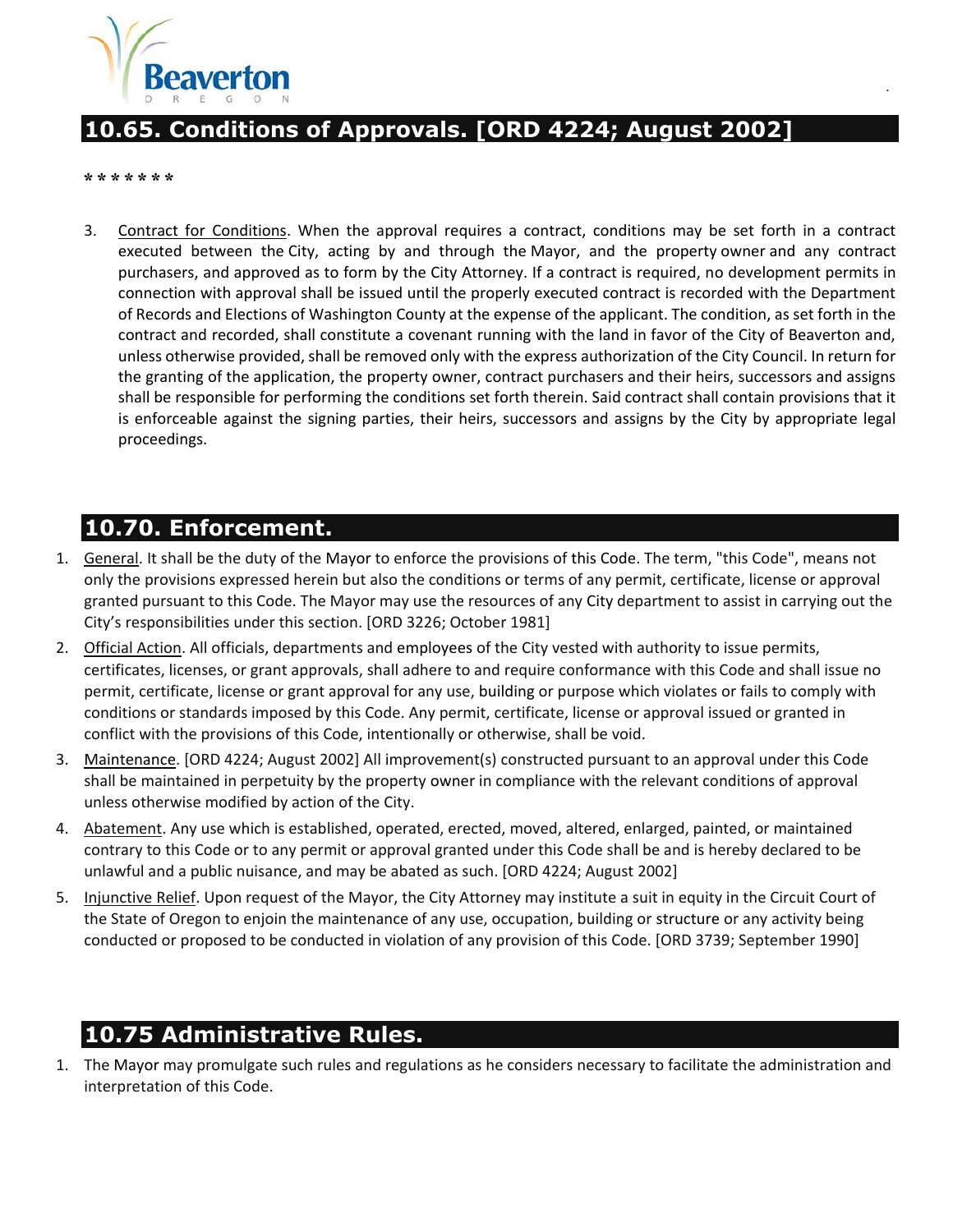

## **10.75 Administrative Rules.**

1. The [Mayor](http://online.encodeplus.com/regs/beaverton-or/doc-view.aspx?pn=0&ajax=0&secid=1111) may promulgate such rules and regulations as he considers necessary to facilitate the administration and interpretation of [this Code](http://online.encodeplus.com/regs/beaverton-or/doc-view.aspx?pn=0&ajax=0&secid=937)

.

### **10.95. Development Review Participants.**

The following are the primary participants in the planning and development review decision making process in the City of Beaverton. The roles of these participants are outlined in this Section and may be further defined by the City Council through ordinance or resolution.

- 1. **City Council.**
	- A. Membership. The City Council is composed of five councilors elected at large to serve a four year term.

### **40.75. Street Vacation**

*40.75.15. Application.*

There is a single Street Vacation application which is subject to the following requirements.

4. **Street Vacation.**

**\* \* \* \* \* \* \***

D. Submission Requirements. An application for a Street Vacation shall be made by the owner of property abutting the right-of-way or easement, or the owner's authorized agent, the City Council, Mayor, or their designee on a form provided by the Director and shall be filed with the Director. The Street Vacation application shall be accompanied by the information required by the application form, and by Section 50.25. (Application Completeness), and any other information identified through a Pre-Application Conference.

### **40.85. Text Amendment**

### *40.85.15. Application.*

There is a single Text Amendment application which is subject to the following requirements.

1. **Text Amendment.**

**\* \* \* \* \* \* \***

D. Submission Requirements. An application for Text Amendment to the City's Development Code shall be initiated by the City Council, [Mayor,](http://online.encodeplus.com/regs/beaverton-or/doc-view.aspx?pn=0&ajax=0&secid=1111) the [Director,](http://online.encodeplus.com/regs/beaverton-or/doc-view.aspx?pn=0&ajax=0&secid=976) or any interested [person](http://online.encodeplus.com/regs/beaverton-or/doc-view.aspx?pn=0&ajax=0&secid=1180) on a form provided by the Director and shall be filed with the Director. The Text Amendment application shall be accompanied by the information required by the application form, and by Section [50.25.](http://online.encodeplus.com/regs/beaverton-or/doc-viewer.aspx?ajax=0&tocid=001.006.005) (Application Completeness), and any other information identified through a Pre-Application Conference.